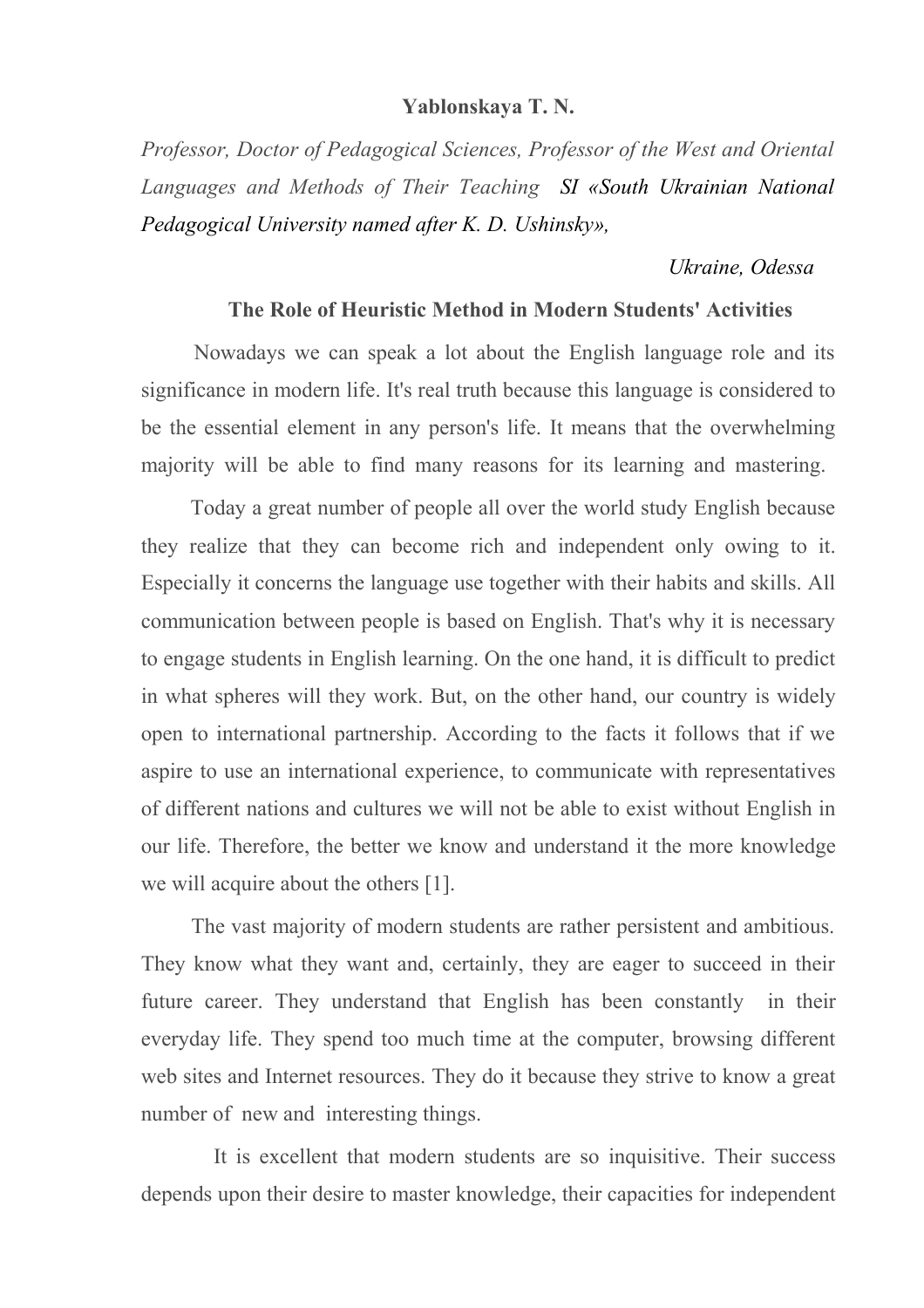productive activity and, of course, development of critical thinking. In this situation many factors are imposed on their teacher. Teacher and students must interact with each other in different situations, especially in unexpected ones. Such method as heuristic one can help students to strengthen their positions in the process of training, their cognitive and creative activities. Friendly attitude promotes the possibility of demonstrating initiative in classes, on seminars and conferences. In its turn students acquire self-confidence and develop their thinking. There is an indisputable merit in this training. No matter whether a weak or a strong student in language learning, he acquires a wonderful opportunity of developing their self-realization and creative thinking [2].

 Let's pay attention to a number of various tasks connected with heuristic method. It is famous for helping students to develop their imagination, creative thinking and fantasy [3].

 E.g. You are from Ukraine, you like your job, your income is regular. Everything suits you. But one fine day you get a chance to become a wellknown star and to live in luxury. Imagine, what would you do for it and why? Make your speech.

 E.g. You are from Ukraine, you like your job, your income is regular. Everything suits you. But one fine day you get an information that a stranger had been left a heritage for you in sunny Spain. Imagine, how would you react to it and how would you behave in such situation? Make your speech. Such tasks allow students to make spontaneous dialogues, to write reports, to invent situations and events with different end.

 A teacher can also set conditions for any situation which can take place. Students get a task to imagine this situation and to describe it in details.

E.g. If summer came on now, what would it look like?

E.g. If polar night came on in our country, what would it look like?

 Students develop their habits and skills of creative vision of the situation and their logical thinking.